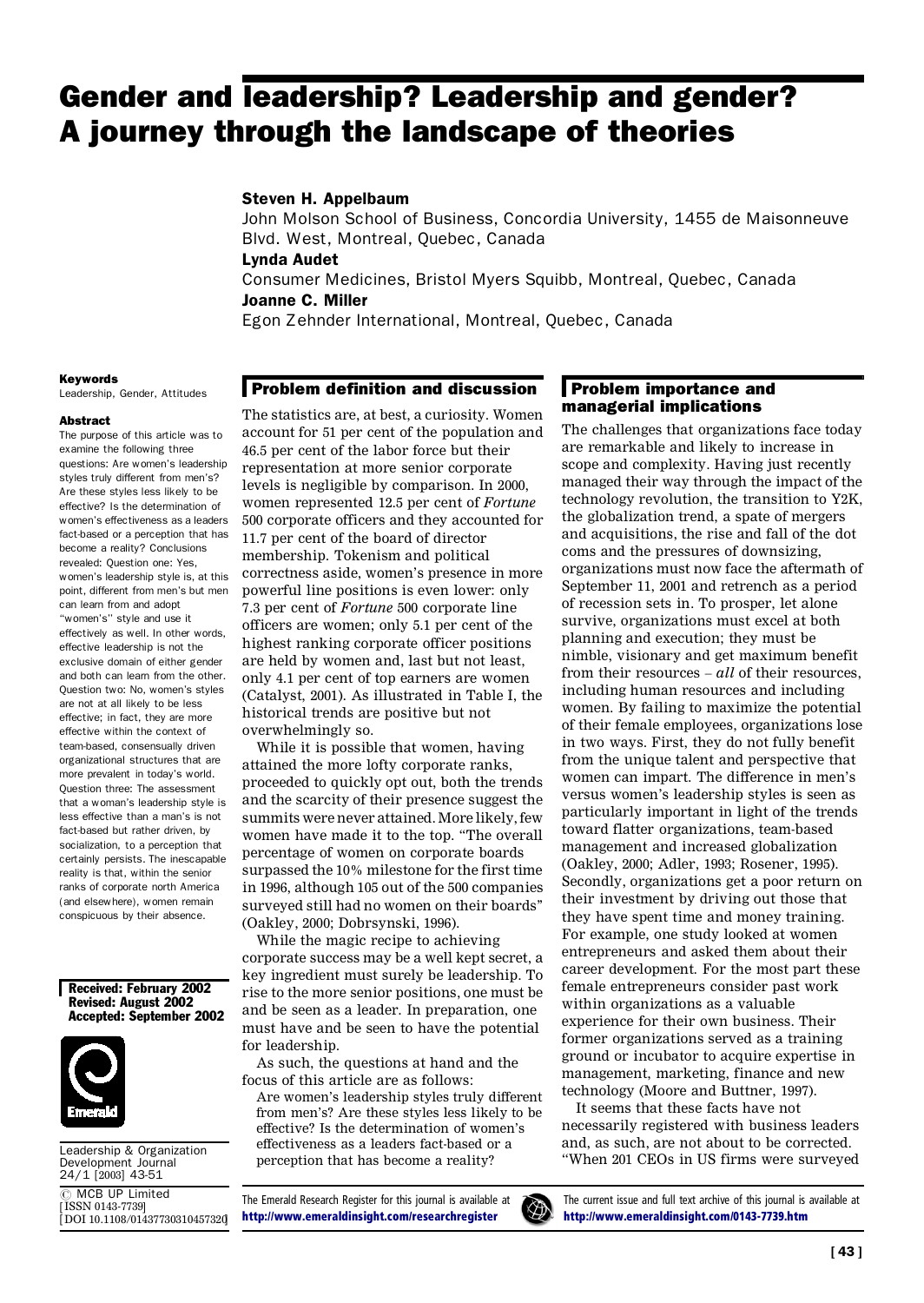#### Table I

Steven H. Appelbaum, Lynda Audet and Joanne C. Miller *Gender and leadership? Leadership and gender? A journey through the landscape of theories*

Leadership & Organization Development Journal 24/1 [2003] 43-51

|                                                              | Percentage point increase | <b>Period</b> |
|--------------------------------------------------------------|---------------------------|---------------|
| F500 corporate officers                                      | $+3.8$                    | 1995 vs 2000  |
| F500 board of directors                                      | $+2.2$                    | 1995 vs 2000  |
| F500 corporate line officers                                 | $+2$                      | 1997 vs 2000  |
| <b>Highest ranking corporate</b><br><b>Officer positions</b> | $+2.7$                    | 1995 vs 1999  |
| F500 top earners                                             | $+2.9$                    | 1995 ys 2000  |
| <b>Source: Catalyst (2001)</b>                               |                           |               |

in 1992, only 2% of those CEO's considered it likely that their company would have a female CEO within the next decade'' (Oakley, 2000; Fischer, 1992). The Catalyst organization (an American non-profit organization devoted to the advancement of women in business) is more optimistic and projects the percentage of women corporate officers in future years to be 16.5 percent in 2005, 20.1 percent in 2010 and 27.4 percent in 2020. Even if predictions prove true, underrepresentation will remain notable despite these increases.

## **The landscape of theoretical approach**

Research has produced various theories: whether or not the approach to leadership differs between men and women as distinctive biological groups; whether this difference is one of style or substance; whether it is real or perceived; whether one leadership approach is more or less effective than the other and which is more likely to lead to success. Four schools of thought will be examined here:

- 1 biology and sex;
- 2 gender role;
- 3 causal factors;
- 4 attitudinal drivers.

These issues are considered from the perspective of the male and female leaders themselves, their peers, their supervisors and their subordinates. The first theory seems to be based on the premise that leadership is biologically determined, innate for men and therefore unattainable for women. A second approach acknowledges the role of socialization and explores the notion of gender role as a determinant of leadership. A third perspective involves the identification and consideration of a variety of other contributing factors - prevailing attitudes, women's self-confidence, their prior experience, the corporate environment, and the old boys' network – that could predict or influence leader emergence. Emergent thinking accepts that there may well be a difference in the way men and women approach leadership and then attempts to capture or articulate this difference in terms of real world implications. Within this context, it has even been suggested that a female approach could have an advantage in flatter, more global organizations. This is being examined and tested in contemporary research in HRM and organization behavior studies.

#### Biology and sex

The basic premise of this body of research is that leadership is biologically determined, behaviorally demonstrated and innate to the male species. As such, an effective leadership stance can only be assumed by the male species. Much of the supporting work restricts leadership studies to male subjects. The premise for biological sex  $=$  male  $=$  leader does seem somewhat biased. In fact, an unstated premise of this biologically driven approach may have been that women could attain a position of leadership just as easily as they could become men.

Perhaps not surprisingly, research results do not substantiate this approach and pursuit of this direction is limited. While a few studies have found gender differences in leadership style (Helgesen, 1990; Hennig and Jardim, 1977; Rosner, 1990), most research points to their absence (Bass, 1990; Dobbins and Platz, 1986; Donnell and Hall, 1980; Maccoby and Jacklin, 1974).

With the argument that men and women are biologically different in terms of leadership being difficult to support, researchers are investigating another direction: not only are men and women similar, women may be equally effective.

Kolb (1999) and Shimanoff and Jenkins (1991) demonstrate in their research that there are far more similarities than differences in the leadership behaviors of men and women, and they are equally effective. As such, with few findings lending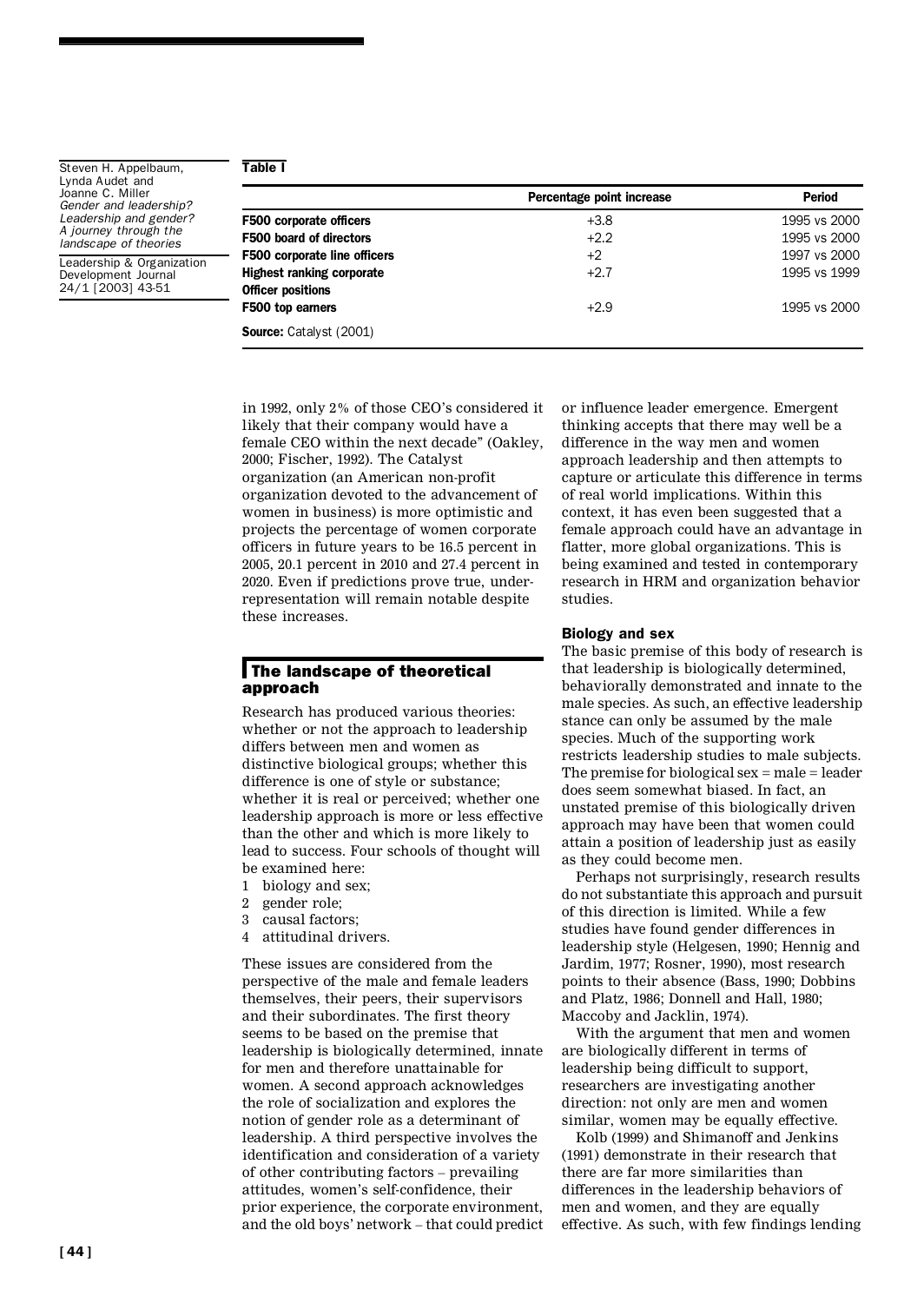Leadership & Organization Development Journal 24/1 [2003] 43-51

credence to biological sex as a valid research hypothesis to differentiate male versus female leadership, the biological sex approach gives way to broader studies. Interestingly, though learning is evolving, the thinking behind the biological approach appears to linger. Despite the fact that many researchers have found that there are few differences in the innate abilities of male and female managers (Oakley, 2000; Dobbins and Platz, 1986; Powell, 1993), stereotypes persist that portray women as less capable leaders than men.

#### Gender role

This second area of exploratory work regarding male versus female leadership is likely inspired by two factors:

- 1 biological sex proving an unlikely determinant of the different leadership styles; and
- 2 persistent beliefs that differences in male versus female leadership do indeed exist and the consequent view that other, different determinants of leader effectiveness must also exist.

Related research expands upon the idea that an individual's gender is linked solely to the person and moves on to the more general concept of gender role with the purpose of linking leadership effectiveness or leadership emergence to characteristics or behaviors thought to be typically male or female. The various results can be typified very simply as follows: gender role is a better predictor of leader emergence than sex (Kent and Moss, 1994). Curiously, a new dimension to gender role surfaces: there are three, not two, genders in the mix of variables: male, female and androgynous. It is interesting to reflect on what results related to androgyny might mean. Stereotypical masculine behaviors are still considered important for leadership. Individuals who reported that they exhibited these behaviors without the accompanying more supportive (feminine) behaviors were viewed as leaders in a higher percentage than any other category originally defined. However, in terms of androgynous behaviors it may be the balance of behaviors, rather than a high amount of both behaviors, that becomes important (Kolb, 1999).

Clearly, from a woman's perspective, the merits of androgyny show potential. Although masculinity still appears to have a significant relationship with leader emergence, a possible relationship between androgyny and leader emergence indicates that the possession of feminine characteristics, in balance with masculine

ones, also may be important in perceptions of leadership (Kolb, 1997). Individuals with masculine or androgynous classifications are more likely to be identified as preferred leaders than individuals with undifferentiated or feminine scores (Kolb, 1999).

As such, a component of this second line of thought suggests a leadership style more appropriate and more promising for women (Kent and Moss, 1994). Contrary to previous findings that identify "female deficiencies" as a reason why few women have made it to the top, the emergence of androgynous leaders suggests that the possession of feminine characteristics does not decrease an individual's chances of emerging as a leader as long as the individual also possesses masculine characteristics. If women are more likely to be androgynous, they may have a better chance of rising to leadership status. Other findings have indicated that following a masculine model has both advantages and disadvantages for aspiring women managers. Developmental differences between both sexes have helped to explain some of the problems for leaders and followers. Interactive leadership styles utilized by women have been beneficial in moving both genders towards a solution in so far as this style involves four factors: encouraging participation; sharing power and information; enhancing self-worth of others and finally, energizing others. The use of an androgynous leadership model has not yielded significant findings but there are common characteristics of successful leaders combining both the masculine and feminine models. Organizations and their top leaders need to expand their definition of effective leadership so that an interactive style can be valued, allowing these organizations the necessary flexibility, key to surviving within an increasingly competitive and diverse environment (Appelbaum and Shapiro, 1993).

The gender role concept of leadership and the provision of a style alternative helps solve a dilemma for women. "A double bind that is particularly troublesome for women leaders is what Jamieson calls the feminine/ competency bind, where acting 'feminine' is associated with incompetence, and acting `competent' is associated with the opposite polarity of masculine traits that when adopted by women can only lead to the conclusion that one must be `un-feminine' to be competent'' (Oakley, 2000; Jamieson, 1995).

However, women are less likely to be preselected as leaders and the same leadership behavior is often evaluated more positively when attributed to a male than a female (Kolb, 1997).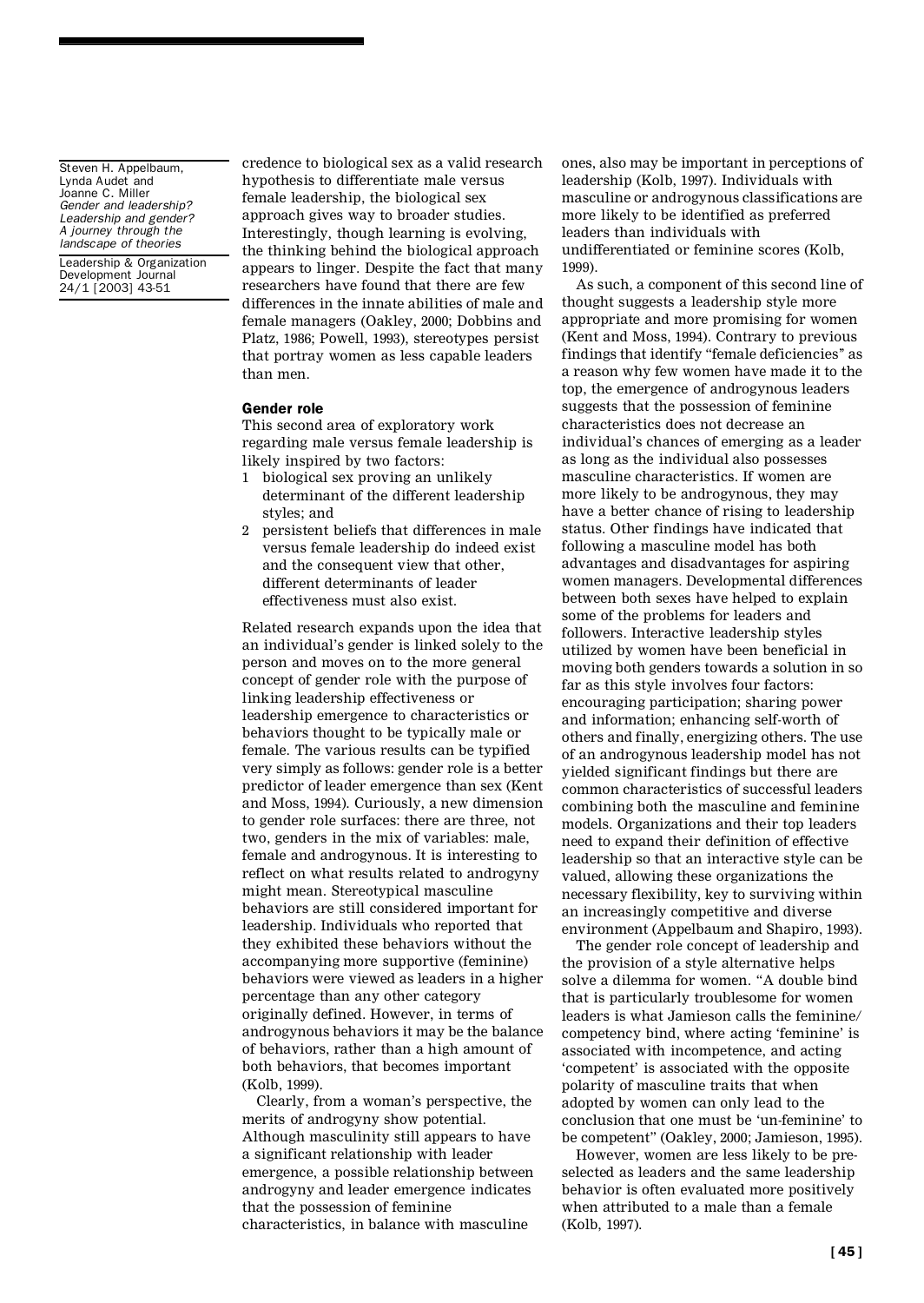Leadership & Organization Development Journal 24/1 [2003] 43-51

A better definition of androgyny may be required. Does it refer to a good balance of male and female behaviors? Does that mean that an individual would have to score high on both scales or does a low score on both scales also qualify as androgyny? Is a new scale required?

In fact, a totally new scale, redefining each variable, may be required since it appears that much of gender role research traces back to Bem's (1974) definition of stereotypical gender characteristics. This work may no longer be applicable to more current socializations of gender role. In terms of gender role, Kolb (1999) notes that there is no difference between males and females on scores on the masculinity scale. Apparently, traits and behaviors identified as masculine in Bem's historical (1974) study have been adopted by both sexes. This would conform to current thinking which suggests that it is not reasonable to judge a quality such as sensitivity as exclusively female or assertiveness as exclusively male.

An outcome of gender role research is the identification of a multiplicity of possible factors beyond gender or gender role that contribute to perceptions of leadership.

#### Environmental factors

A thorough exploration of all the factors contributing to leadership effectiveness or leadership emergence and the implications of these factors in terms of evaluating real or perceived male versus female differences would clearly be beyond the scope of this review. What follows, instead, is a sampling of selected causal factors, presented to give the reader some appreciation of the complexity of the issues and componentissues. More importantly, it is believed that what may have started as a very simple question and answer (Q: do men or women make better leaders? A: men are better leaders because biology made them so) quickly grew in complexity. The consideration of causal factors does provide some insight into this complexity. Selected factors that potentially undermine a woman's leadership effectiveness include: women's attitude, women's self-confidence, women's prior work experience, the corporate environment, and the old boys' network.

#### *Women's attitude*

Attitude toward leadership is a stronger predictor of leader emergence than masculinity (Kolb, 1999) but women may be at a disadvantage because the more docile, unleader-like impression they have been socialized to give sends a message of incompetence (Claes, 1999; Lipsey *et al.*, 1990): According to the sex role theory, being a man or a women means enacting a general role as a function of one's sex. But this theory also uses the words masculine and feminine, asserting that the feminine character in particular is produced by socialization into the female role. According to this approach, women acquire a great deal of sex role learning early in their lives, and this can lead to an attitude of mind that creates difficulties later, during their working lives. It's a form of ``culture trap''.

As such, the roles that women have been taught to play and the attitudes that they have been encouraged to assume seem to signal a certain "second class". This is even more important in a group setting since group members will elect a leader who seems capable of representing the best interests of the group. Attitude toward leadership is a significant predictor for group assessed leader emergence (Kolb, 1997). This is particularly significant if women are to establish themselves as leaders in today's team-based organizations where leadership is just as likely to be assumed as assigned.

Findings suggest that the specific component of attitude toward leadership, more than the overall gender classification of masculinity, might be what causes group members to view individuals as leaders, although masculinity is still relevant (Kolb, 1997).

Also linked to attitude is the encouragement and support received as part of an organization's formal and informal system of feedback: "By and large, blocked mobility breeds pessimism and disengagement among workers, regardless of their sex, whereas indications of opportunity foster engagement and optimism'' (Cassirer and Reskin, 2000).

#### *Self-confidence*

There are further and more worrisome indications that women have internalized the noted second class attitude, resulting in a diminished self-confidence and, again, a disconnect with others' expectations of leadership. "The addition of self-confidence to the regression model for leadership emergence substantially improved its predictive ability'' (Kolb, 1999).

Jackson's deprivation theory merits mention in the context of self-confidence as well. "Relative deprivation theory has been used to explain women's apparent satisfaction with less ... for example women achieving the same hierarchical levels as did men despite lower incomes'' (Kirchmeyer, 1998; Jackson, 1989). Accepting less may also signal a lack of self-confidence and may also ensure that women effectively get less in the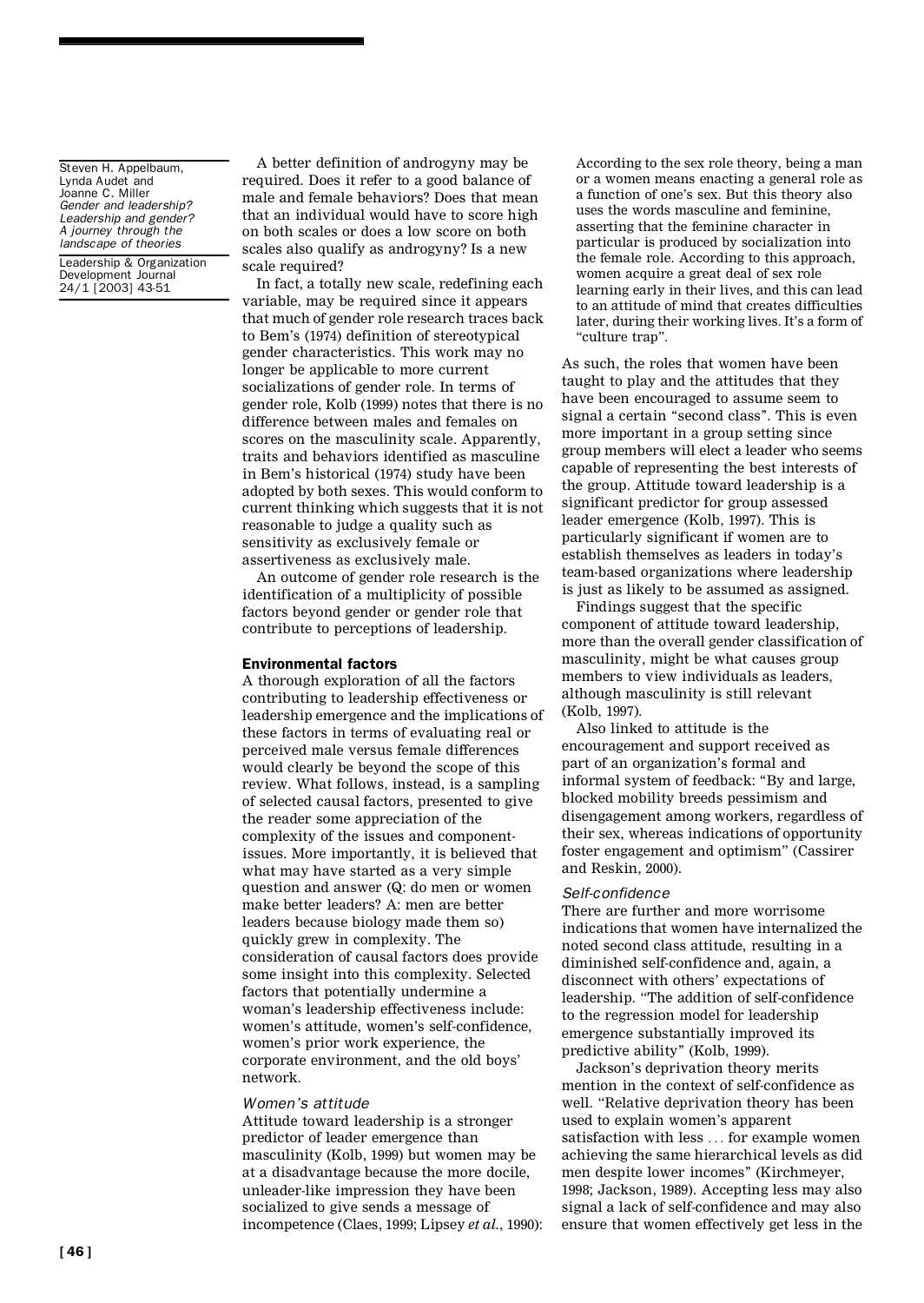Leadership & Organization Development Journal 24/1 [2003] 43-51

way of money, rewards and praise for their leadership skills.

# *Experience*

Although both experience and masculinity are significantly correlated with groupassessed leader emergence, neither emerges as a significant predictor (Kolb, 1997). Further research (Kolb, 1999) suggests that ``measures of attitude, experience and selfconfidence should continue to be examined for their predictive value in leader emergence. These scales appear to be more predictive than masculinity of leader emergence and have the advantage of not relying on gender stereotype.''

This may indicate that women need to be in the pipeline long enough to gain the required experience. Otherwise, they risk being perceived as lacking the credibility to possess leadership potential.

#### *The corporate environment*

Indirectly linked to issues of attitude and selfconfidence is the corporate environment in which women work. It is often in this demanding and challenging environment that women are expected to excel and are evaluated accordingly.

Women experience work environments in which they feel less welcome, and somewhat threatened by what they perceive as selfserving domineering cultures. Organizations typically favor stereotypical masculine values and reward practices that conform to sex-based values. As such, the more masculine attributes of being domineering, tough-minded and powerful may be noticed by more women to the extent they are taught or socialized to display different values in their behavior (Wicks and Bradshaw, 1999).

Further, the status quo is unlikely to change in the short or even mid-term since ``organizations are structured to protect male power and reward masculinity accordingly, for example, rewarding analytical rationality above intuition, and task-orientation over people orientation'' (Rigg and Sparrow, 1994). Furthermore, "gender-based stereotyping and the closed circle of the `old boy network' are strong social forces that are slow to change'' (Oakley, 2000).

As can be expected in any situation, there is safety in numbers: according to psychologists, women are at highest risk of stereotypic appraisal when they form less than 15 to 25 percent of a management level. When women move in large numbers into upper management, as they are now poised to do in many professions, the evaluative norms will change. In theory at least, women will then be seen not as women managers, but simply as managers (Jamieson, 1995).

This is perhaps in line with a growing body of evidence that suggests that entrepreneurship is on the rise much more for women than for men since women may be driven to it. Women entrepreneurs, regardless of whether they are intentional entrepreneurs or corporate climbers, have found that the corporate atmosphere stifled their aspirations to pursue new challenges (Moore and Buttner, 1997). With regard to gender, Jacobs (1989) argues that opportunities for employment in male dominated occupations have increased, but men's resistance to women's presence has resulted in nearly as many women leaving these jobs (Maume, 1999).

Organizations foster or discourage their employees' aspirations for promotion. By disproportionately employing women in jobs that lack regular promotion procedures or less frequently implementing regular promotion procedures in women's jobs, employers not only reduce women's chances for promotion, they in effect encourage some women to give up hope of being promoted (Cassirer and Reskin, 2000).

Organizations that ignore their highachieving women by not offering them opportunities for promotion risk having them go elsewhere and therefore risk the loss of the value of the human capital they employ.

#### *The old boys' network*

Despite high levels of political correctness popular in North American corporate society today, the "old boys' network" is alive and well and not always women's greatest source of support. In fact, there is active resistance by men. They generate institutional impediments to stall woman's advance in organizations. At a cultural level, they foster solidarity between men and sexualize, threaten, marginalize, control and divide women (Rigg and Sparrow, 1994).

Contributing to the old boys' ability to do this is the general fact that men still tend to have the power. For example, male managers, who often make decisions affecting the upward mobility of women, have been found to perceive the characteristics needed for managerial success as being associated with those generally attributed to men. The fact that male managers may not consider female characteristics important for managerial success can negatively impact decisions made by males concerning women's careers, including job placement, promotion and access to development and training opportunities (Burke and Collins, 2001).

It is clear from this discussion of selected causal factors how diverse and complex a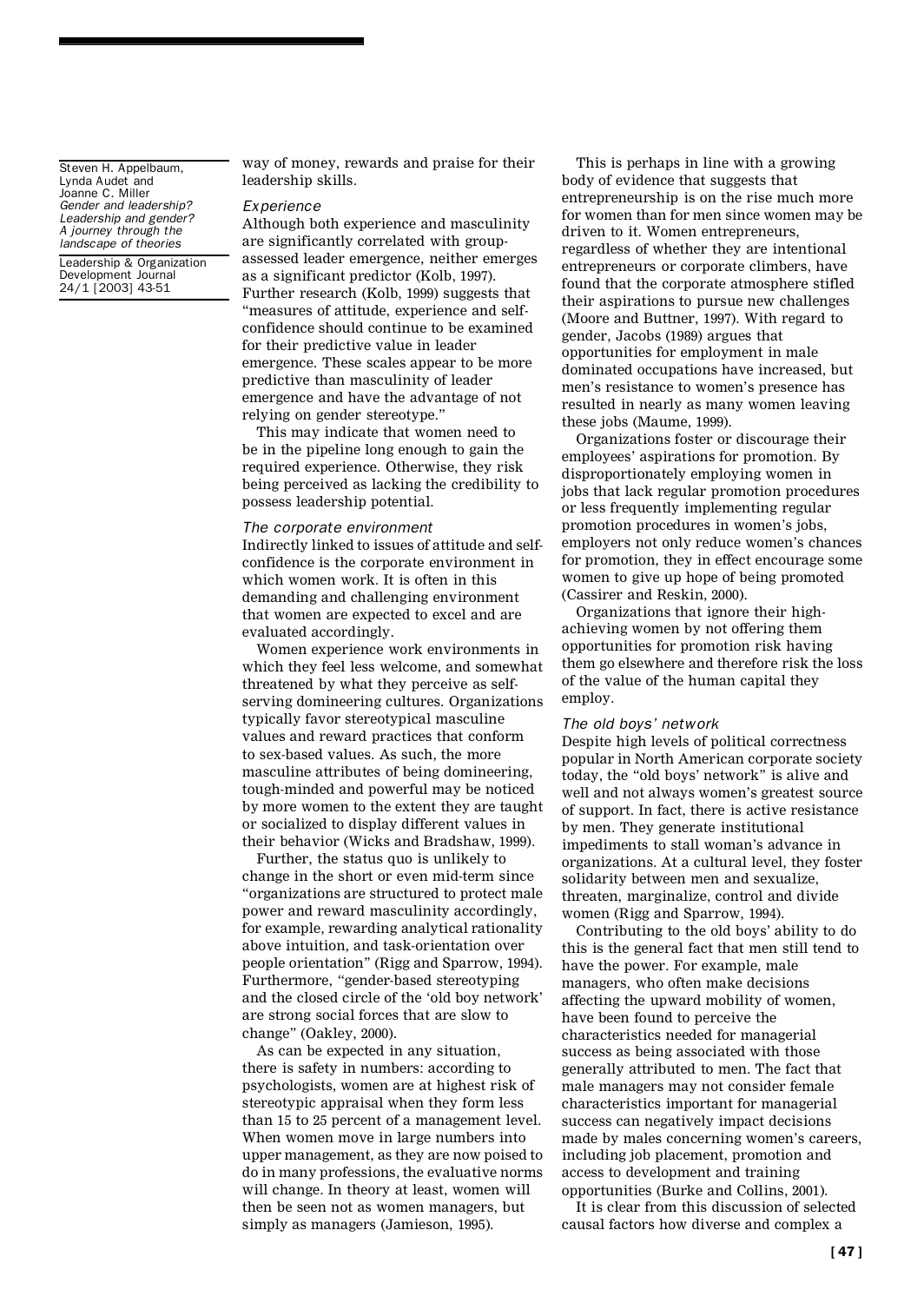Leadership & Organization Development Journal 24/1 [2003] 43-51

topic leadership can become. It goes far beyond the qualities of the leader and those individuals directly interacting with that leader. To even begin to fairly evaluate a leader's abilities necessitates evaluating the entirety of the leader's environment.

As long as others tend to attribute women's accomplishments to unstable, external factors, to make inaccurate predictions about women's commitments, to believe that women lack the suitable traits for management, and to allow cross-sexuality to impair relationships at work, women's success determinants will probably differ from men's (Kirchmeyer, 1998).

#### Attitudinal drivers

According to Claes (1999), new values, sometimes called feminine values, have appeared in business. These values contrast with the competitive and authoritative approach usually associated with traditional masculine management as they are based on consensual relations and inspire a different management approach to communications, leadership, negotiations, organization and control. Increasingly, this rebalancing of values is seen as a key to business success.

Research aggregated from numerous sources acknowledges differences in a male versus female approach to leadership. A variety of descriptors attributed to males and females, reads as follows:

| Male               | Female           |
|--------------------|------------------|
| Structure          | Consideration    |
| Transactional      | Transformational |
| Autocratic         | Participative    |
| Instruction-giving | Socio-expressive |
| Business-oriented  | People-oriented  |

Much contemporary thinking, however, conceptualizes a feminine style of leadership that is singularly different from its male counterpart. Some theorists (Helgesen, 1990), suggest that certain feminine characteristics give the woman leader an advantage. Characteristics described as essentially feminine are, among others, heightened communication skills (especially the ability to be a good listener and to be empathetic); advanced intermediary skills (for negotiation and conflict resolution); well-developed interpersonal skills and a soft approach to handling people (Stanford *et al.*, 1995).

Further, a variety of work now concurs with the essence of this direction: "feminine characteristics'' are more appropriate for ``transformational'' leadership and ``masculine characteristics'' more appropriate for transactional leadership (Hare *et al.*, 1997).

Kabacoff (1998) finds that women tend to be more highly rated on empathy (demonstrating an active concern for people and their needs, forming close, supportive relationships with others), and communication (stating clear expectations for others, clearly expressing thoughts and ideas, maintaining flow of communications) than men. Women are also more highly rated on people skills (sensitivity to others, likeableness, ability to listen and to develop effective relationships with peers and with those to whom they report). However, they are not seen as more outgoing (acting in an extroverted, friendly, informal fashion) or more co-operative in their leadership styles. Contrary to expectations, women tend to score higher on a leadership scale measuring an orientation towards production (strong pursuit of achievement, holding high expectations for self and others) and the attainment of results. Men tend to score higher on scales assessing an orientation towards strategic planning and organizational vision. Women tend to be higher on people-oriented leadership skills, men on business-oriented leadership skills. Overall, bosses see men and women as equally effective, while peer and direct assessment rate women as slightly higher than men (Claes, 1999; Kabacoff, 1998).

These findings are truly encouraging on three levels. The first level is the idea that women can build a more inclusive, rewarding organization where employees on every level can aspire to be the best that they can be. The findings indicate that women employ a transformational leadership style. The analogy of a wheel with a hub depicts the organizational structure of a leader positioned at the center, with the subordinates connected to her and to each other at the rim. This conveys a collaborative team approach that empowers both employees and clients. Women entrepreneurs often integrate multiple organizational roles and multiple dimensions of their lives, such as balancing home and work, into a leadership role (Moore and Buttner, 1997).

The second level at which this work seems promising is that it may help banish wellmeant but somewhat detrimental thinking: ``As long as women are believed to fit the requirements of management poorly, female managers should be cautious about demonstrating a feminine orientation that could reinforce perceptions of incompetence in the minds of organizational decision makers'' (Kirchmeyer, 1998).

According to Kirchmeyer (1998) the differential effects of the individual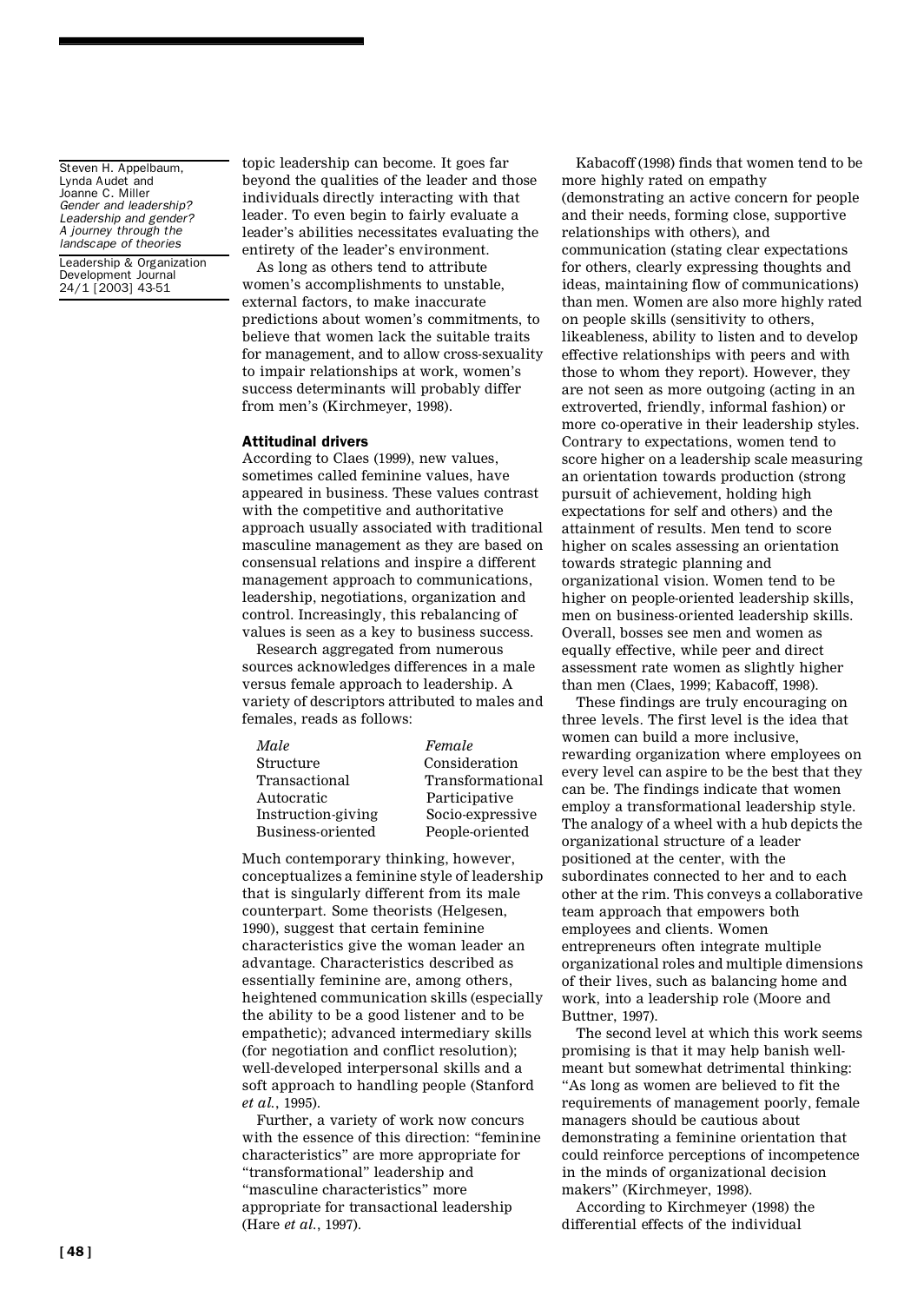Leadership & Organization Development Journal 24/1 [2003] 43-51

determinants were consistent with our expectations. Masculinity has a stronger positive effect on women's perceptions of success than on men's.

Third, and most encouraging, is that this learning may finally steer research away from male versus female issues to effective versus ineffective issues: "These findings support the conclusion that leadership style/ use of power is more of a choice based on an analysis of the situation than an inherent gender predisposition and that leadership style differences, if any, may blur as gendermixed management teams become more common in the workplace'' (Langford *et al.*, 1998).

# **Summary and conclusions**

This review was prompted by the significant under-representation of women in today's senior corporate ranks and the theory that a core issue may be skewed perceptions of leadership ability or, more specifically, women's leadership inability.

The three specific questions that were formulated at the outset were:

- 1 Are women's leadership styles truly different from men's?
- 2 Are these styles less likely to be effective?
- 3 Is the assessment that women leadership styles fact-based or a perception that has become a reality?

The literature can be roughly grouped into four schools of thought. The first approach examined seems to be based on the premise that leadership is biologically determined and innate for men. A second area of thought  $\bullet$ acknowledges the role of socialization and explores the notion of gender role as a determinant of leadership. A third concept involves the identification and consideration  $\bullet$ of a variety of other contributing causal  $factors - beyond gender role - that could$ predict and influence, leadership effectiveness and emergence. The fourth perspective accepts that there may well be a difference in the way men and women approach leadership and attempts to understand and articulate this difference.

To conclude, the original questions and those restated above can be answered as follows:

*Question one:* Yes, women's leadership style is, at this point, different from men's but men can learn from and adopt "women's" style and use it effectively as well. In other words, effective leadership is not the exclusive domain of either gender and both can learn from the other.

*Question two:* No, women's styles are not at all likely to be less effective; in fact, they are more effective within the context of teambased, consensually-driven organizational structures that are more prevalent in today's world.

*Question three:* The assessment that a woman's leadership style is less effective than a man's is not fact-based but rather driven, by socialization, to a perception that certainly persists. The inescapable reality is that, within the senior ranks of corporate North America (and elsewhere), women remain conspicuous by their absence.

The irony of the learning deserves mention. When women attempt to prove their competence by "acting like men", they are considered to be less than women. When there seems to be some merit in what would normally have been considered a "female" approach, men adopt it as their own. What was seen as weak is now thought of as flexible; what was emotional now combines with the rational to bring balance. The concept of ``greater good'', once inappropriate in the competitive world of business, is now visionary. Surely, the qualities themselves have not changed. Have attitudes changed? This leads to consideration of the following questions for further research:

- What are some defensible rationales behind the under-representation of women in senior corporate ranks?
- If the reason why women are underrepresented in senior management is driven by negative perceptions of women's abilities, how can this be corrected? Is there need for a new model for re-socialization?
- How can we expand on the learning from environmental factor work to better understand factors predicting and influencing leadership effectiveness?
- Should leadership effectiveness training for women follow a different model than for men if re-socialization merits consideration?
- Are other scales, such as Myers Briggs  $\bullet$ categories, better predictors of leadership effectiveness or leadership emergence?

It can also be suggested that research focusing on the debate between male and female effectiveness should be redirected since it seems quite clear that questions regarding leader effectiveness and leader emergence are better linked to the individual rather than to an individual's sex or even gender role.

#### **References**

Adler, N.J. (1993), "Competitive frontiers: women managers in the triad'', *International Studies*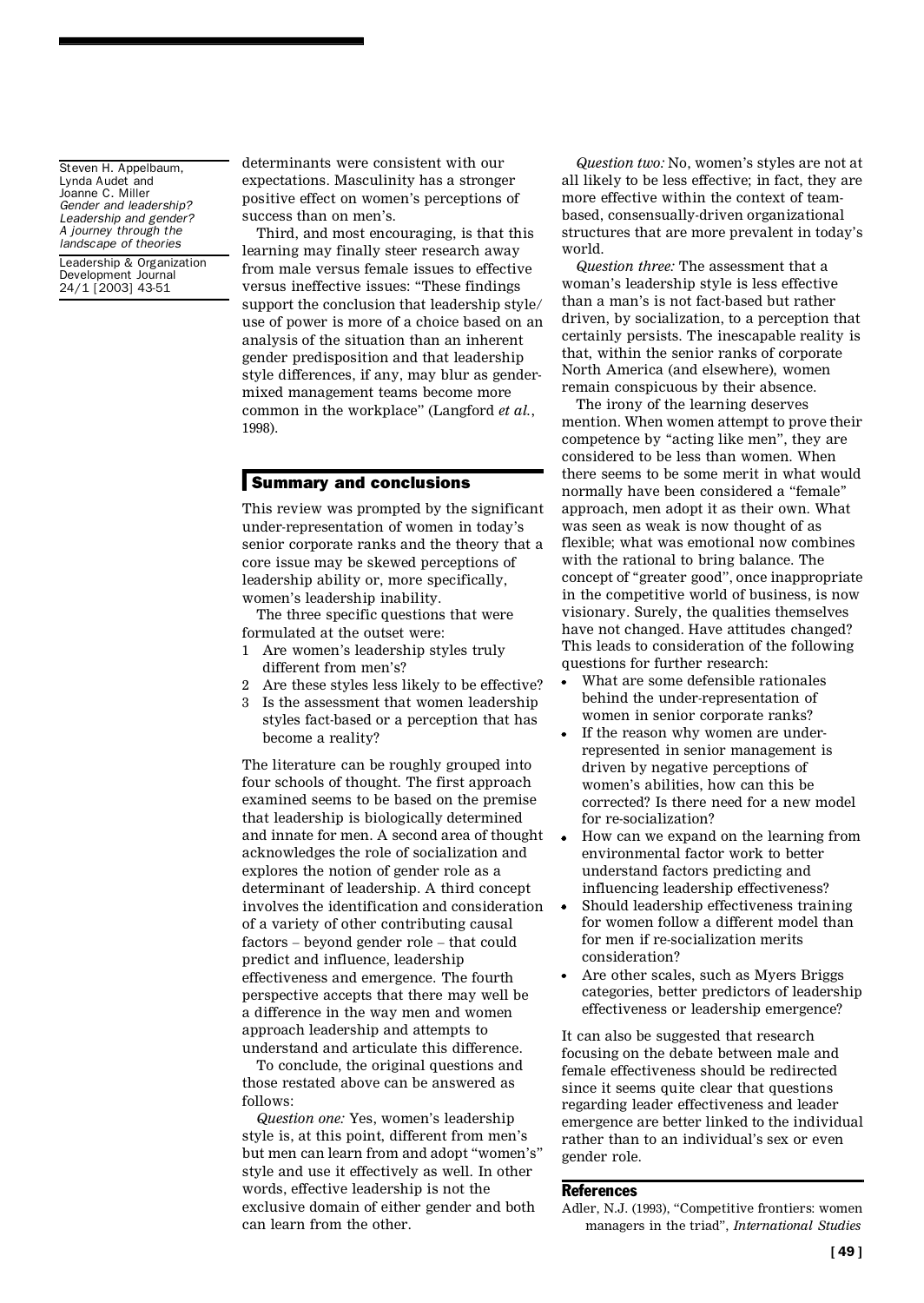Leadership & Organization Development Journal 24/1 [2003] 43-51

*of Management and Organization*, Vol. 23 No. 2, pp. 3-23.

- Appelbaum, S.H. and Shapiro, B.T. (1993), "Why can't men lead like women?'', *Leadership & Organization Development Journal*, Vol. 14 No. 7, pp. 28-34.
- Bass, B.M. (1990), *Bass & Stogdill's Handbook of Leadership: Theory, Research, and Managerial Applications*, Free Press, New York, NY.

Bem, B.M. (1974), "The measurement of psychological androgyny'', *Journal of Consulting and Clinical Psychology*, Vol. 42, pp. 155-62.

Burke, S. and Collins, K. (2001), "Gender differences in leadership styles and management skills'', *Women in Management Review*, Vol. 16 No. 5, pp. 244-56.

Cassirer, N. and Reskin, B. (2000), "High hopes: organizational position, employment experiences, and women's and men's promotion aspirations'', *[Work](http://rudolfo.emeraldinsight.com/nw=1/rpsv/cgi-bin/linker?ext=a&reqidx=/0730-8884^28^2927:4L.438[aid=3400562]) and [Occupations](http://rudolfo.emeraldinsight.com/nw=1/rpsv/cgi-bin/linker?ext=a&reqidx=/0730-8884^28^2927:4L.438[aid=3400562])*, Vol. 27 No. 4, pp. 438-63.

Catalyst (2001), "Cracking the glass ceiling: Catalyst's research on women in corporate management, 1995-2000'', *Catalyst*, New York, NY,

Claes, M-T. (1999), "Women, men and management styles'', *International Labour Review*, Vol. 138 No. 4, pp. 431-46.

- Dobbins, G.H. and Platz, S.J. (1986), "Sex differences in leadership: how real are they?'', *Academy of Management Review*, Vol. 11 No. 1, pp. 118-27.
- Donnell, S. and Hall, J. (1980), "Men and women managers: a significant case of no significant differences'', *Organizational Dynamics*, Spring, pp. 60-77.
- Fischer, A.B. (1992), "When will women get to the top?'', *Fortune*, July 30, Vol. 42.
- Hare, A.P., Koenigs, R.J. and Hare, S.E. (1997), ``Perceptions of observed and model values of male and female managers'', *Journal of Organizational Behavior*, Vol. 18, pp. 437-47.
- Hennig, M. and Jardim, A. (1976), *The Managerial Woman*, Anchor/Doubleday, New York, NY.
- Helgesen, S. (1990), *The Female Advantage: Women's Ways of Leadership*, Doubleday, New York, NY.
- Jackson, L.A. (1989), "Relative deprivation and the gender wage gap'', *Journal of Social Issues*, Vol. 45, pp. 117-33.

Jacobs, J.A. (1992), "Women's entry into management: trends in earnings, authority, and values among salaried managers'', *Administrative Science Quarterly*, Vol. 37, pp. 282-301

- Jamieson, K.H. (1995), *Beyond the Double Bind: Women and Leadership*, Oxford University Press, New York, NY.
- Kabacoff, R.I. (1998), "Gender differences in organizational leadership: a large sample study'', paper presented at the Annual American Psychology Association Convention held in San Francisco.
- Kent, R.L. and Moss, S.E. (1994), "Effects of sex and gender role on leader emergence'', *Academy of Management Journal*, Vol. 37 No. 5, pp. 1335-47.
- Kirchmeyer, C. (1998), "Determinants of managerial career success: evidence and explanation of male/female differences'', *Journal of Management*.
- Kolb, J. (1997), "Are we still stereotyping leadership? A look at gender and other predictors of leader emergence'', *Small Group Research*, Vol. 28 No. 3, pp. 370-93.
- Kolb, J. (1999), "The effect of gender role, attitude toward leadership, and self-confidence on leader emergence: implications for leadership development'', *Human Resource Development Quarterly*, Vol. 10 No. 4, pp. 305-20.
- Langford, M., Welch, O.J. and Welch, S.T. (1998), ``Men, women, and the use of power: is it based on the person or the situation?'', *[Equal](http://rudolfo.emeraldinsight.com/nw=1/rpsv/cgi-bin/linker?ext=a&reqidx=/0261-0159^28^2917:1L.1[aid=3400567]) [Opportunities](http://rudolfo.emeraldinsight.com/nw=1/rpsv/cgi-bin/linker?ext=a&reqidx=/0261-0159^28^2917:1L.1[aid=3400567]) International*, Vol. 17 No. 1, pp. [1-12.](http://rudolfo.emeraldinsight.com/nw=1/rpsv/cgi-bin/linker?ext=a&reqidx=/0261-0159^28^2917:1L.1[aid=3400567])
- Lipsey, R.G., Steiner, P.O., Purvis, D.D., Courant, P.N. (1990), *Economics*, Harper & Row, New York, NY.
- Maccoby, E.E. and Jacklin, C.N. (1974), *The Psychology of Sex Differences*, Stanford University Press, Stanford, CA
- Maume, D.J., Jr (1999), "Glass ceilings and glass escalators: occupational segregation and race and sex differences in managerial promotions'', *Work and [Occupations](http://rudolfo.emeraldinsight.com/nw=1/rpsv/cgi-bin/linker?ext=a&reqidx=/0730-8884^28^2926:4L.483[aid=3400568])*, Vol. 26 No. 4, pp. [483-509.](http://rudolfo.emeraldinsight.com/nw=1/rpsv/cgi-bin/linker?ext=a&reqidx=/0730-8884^28^2926:4L.483[aid=3400568])
- Moore, D.P. and Buttner, E.H. (1997), Review of ``Women entrepreneurs: moving beyond the glass ceiling'', *Academy of Management Review*, Vol. 24 No. 3, pp. 585-90.
- Oakley, J.G. (2000), "Gender-based barriers to senior management positions: understanding the scarcity of female CEO's'', *[Journal](http://rudolfo.emeraldinsight.com/nw=1/rpsv/cgi-bin/linker?ext=a&reqidx=/0167-4544^28^2927:4L.321[aid=3400570]) of [Business](http://rudolfo.emeraldinsight.com/nw=1/rpsv/cgi-bin/linker?ext=a&reqidx=/0167-4544^28^2927:4L.321[aid=3400570]) Ethics*, Vol. 27 No. 4, pp. 321-34.
- Powell, G.N. (1993), *Women and Men in Management*, 2nd ed., Sage, Newbury Park, CA.
- Rigg, C. and Sparrow, J. (1994), "Gender, diversity and working styles'', *Women in Management Review*, Vol. 9 No. 1, pp. 9-16.
- Rosener, J.B. (1995), *America's Competitive Secret: Utilizing Women as a Management Strategy*, Oxford University Press, New York, NY.
- Shimanoff, S.B. and Jenkins, M.M. (1991), ``Leadership and gender: challenging assumptions and recognizing resources'', in Cathcart, R.S. and Samovar, L.A. (Eds), *Small Group Communication: A Reader*, 6th ed., W.C. Brown, Dubuque, IA, pp. 504-22.
- Stanford, J.H., Oates, B.R. and Flores, D. (1995), ``Women's leadership styles: a heuristic analysis'', *Women in Management Review*, Vol. 10 No. 2, pp. 9-16.
- Wicks, D. and Bradshaw, P. (1999), "Gendered organizational cultures in Canadian work organizations: implications for creating an equitable workplace'', *[Management](http://rudolfo.emeraldinsight.com/nw=1/rpsv/cgi-bin/linker?ext=a&reqidx=/0025-1747^28^2937:4L.372[aid=3400571]) Decision*, Vol. 37 No. 4, pp. [372-80.](http://rudolfo.emeraldinsight.com/nw=1/rpsv/cgi-bin/linker?ext=a&reqidx=/0025-1747^28^2937:4L.372[aid=3400571])